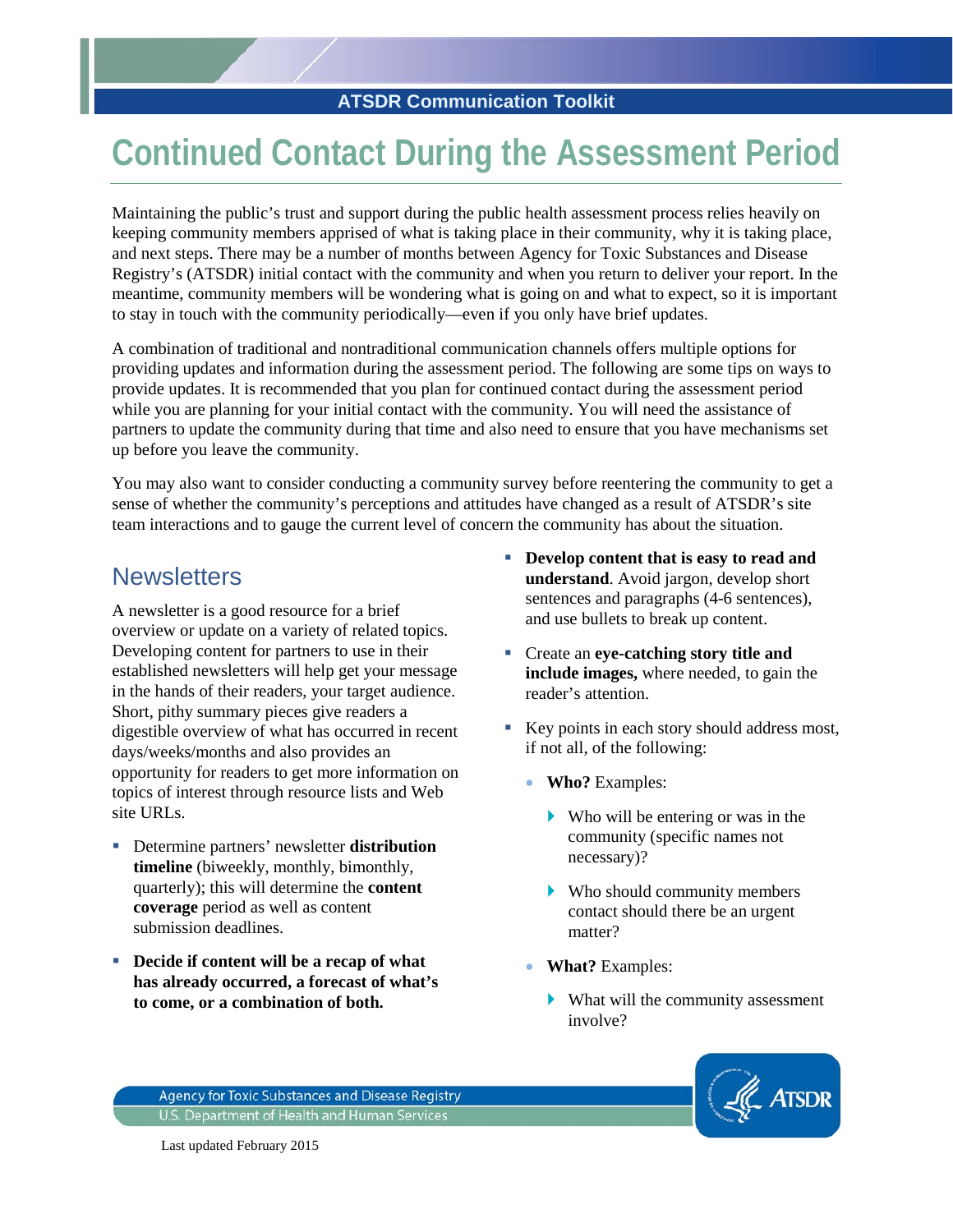- What is the health assessor trying to determine or find?
- What are next steps?
- **When?** Examples:
	- When will the assessment take place (days, weeks, months)?
	- When will the assessment be completed?
- **Where?** Example:
	- Where will the assessment take place (specific site or general location)?
- **Why?** Example:
	- Why is the assessment happening?
- **How?** Examples:
	- $\blacktriangleright$  How will the assessment be conducted?
	- $\blacktriangleright$  How will the health assessor's presence impact the community (e.g., will there be road or building closures)?
	- $\blacktriangleright$  How will the findings of the assessment be provided to the community?

# Social Media

Social media has become a common and widely used communication outlet to create, exchange, and gather information. It offers a real-time exchange of information that allows users to keep in contact with family, friends, colleagues, and community members. It also allows individuals to stay abreast of local, State, national, and international news and headlines.

Social media users are looking for quick and interesting information. It is important that content is informative, brief, and frequent.

The use of social media for assessment sites was evolving at the time this toolkit was being developed. Health assessors should work closely with ATSDR's Program Evaluation Team to determine how to best use social media for a given site. ATSDR may handle the social media directly or health assessors may work through the social media channels of partners.

- **Facebook** posts do not have a character limit, which allows for more text to be included in a post.
	- Posts can be one to a few sentences in length and, when possible, should include a link to additional information.
	- Including an image in your post is a great way to grab the audience's attention and should be included, when appropriate.
	- Engage followers by posting questions that require follower feedback.
	- Include posts for events, such as town hall or community meetings.
- Unlike Facebook, **Twitter** has a character limit (140 characters), which includes URLs.
	- Twitter posts often include hashtags (#), which represent keywords or topics in a tweet. Hashtags also allow users to search for other tweets that include a specific hashtag (#ATSDR).
	- Reduce the number of characters in a tweet by using symbols (&, @), shortened dates (Dec. 2014), and words (info.).
	- Bitly [\(https://bitly.com\)](https://bitly.com/) offers a free service that allows you to shorten URLs, and hence, reduce the number of characters in your tweet.
	- Twitter allows followers to retweet messages that they've received, which offers further dissemination of your message/tweet among Twitter followers.